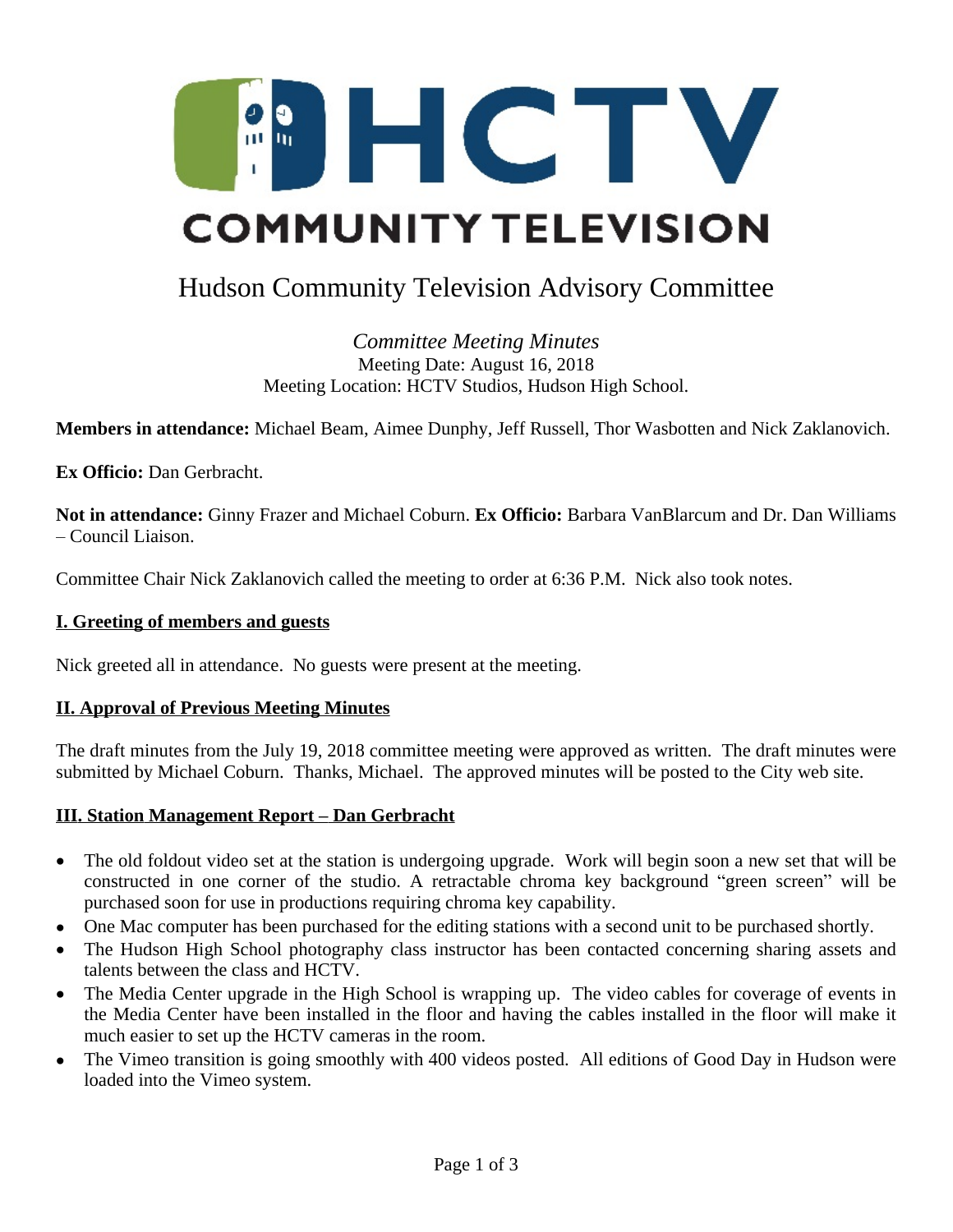# **III. Station Management Report – Dan Gerbracht, continued**

- As the school year starts, Hudson High School students will be able to use the HCTV facilities. Students with a free tenth period, who so desire to get training, will have it available as an informal class. The formal video production class that was held last year will start up again in the spring.
- A proposal for an after-hours course on video production has been received from several citizens. Only basic video production will be offered. Michael Beam asked if the "Friends of HCTV" would be involved in such an effort. Dan responded that someone from staff would have to be on site with the class, if it was held in the studio. Michael suggested that the class could be a source of revenue for the station.
- The Alliance for Community Media Central States region will this year hold their annual conference in Alliance, OH on October 26 – 28. Any committee members that are interested are welcome to attend, but must pay their own way.
- The higher than average payment that was received from Spectrum in the last quarterly franchise payment was a legitimate correction for a previous error by Spectrum. The extra funds are being held in the station's fund account and any withdrawal of those funds must be accompanied by a specific project proposal.
- Dan reported that the station has had some difficulty in accessing additional and grant funds that were received by the station and are being held by the City Finance department. Access to the funds is restricted, unless a specific project is sited. After a discussion by the committee, the suggested response was for Dan to contact Dr. Williams, as our committee liaison, for advice on a resolution to the problem.
- The digital signage system project may be revived as a possible use of the extra Spectrum funding. Both the Hudson Visitor's Center and the Hudson Schools are still interested in collaborating in the project. The current cost of the project has been scaled back to \$8,000. This project may move forward in the 3<sup>rd</sup> quarter.
- Another project under consideration is "wrapping" of the station vehicle. The vehicle currently bears small station stickers and a wrap similar to that displayed on the Velocity vehicle would be a nice promotional change. Cost is estimated at about \$3,000 - \$4,000.
- There are reports that the Laurel Lake Retirement Community management is considering dropping Spectrum service from their entire site. Many of the residents of Laurel Lake are regular HCTV viewers and loss of their access would be a significant loss in overall viewership. Frank Youngwerth, host of Good day in Hudson and a Laurel lake resident said that he would look into the situation. We hope for more information on this matter at the September meeting.
- Football coverage starts next Friday. Volunteers are still needed. The broadcast set up will be modified to increase efficiency.
- Destination Hudson recently produced a program about the new "A Picture of Hudson" coffee table book.
- Tom Speaks recorded two new "Appreciology" programs, one with Schools Superintendent Phil Herman and a second program about kindness.
- French cook Catherine St. Johns was recorded while demonstrating her craft at the Hudson Library & Historical Society. Hudson Community Foundation's program of a Tax Cut Forum was also recorded at the Library. The "Retirepreneur" series also recorded a new program regarding the tax law changes.
- KB Time produced a new program about the old Geauga Lake Park.
- A Tom Vince program recorded at the Hudson Heritage Association about the 1893 World's Columbian Exhibition in Chicago is currently airing on the station.
- Work is ongoing on a PSA that is being produced for the Hudson Community Foundation.
- Michael asked a question concerning the backup of the metadata that is being added to the new Vimeo system. Dan said that all of the metadata is being copied into a Word document. Michael suggested asking Vimeo to back up the data, which could come in handy if another service change is made in the future.